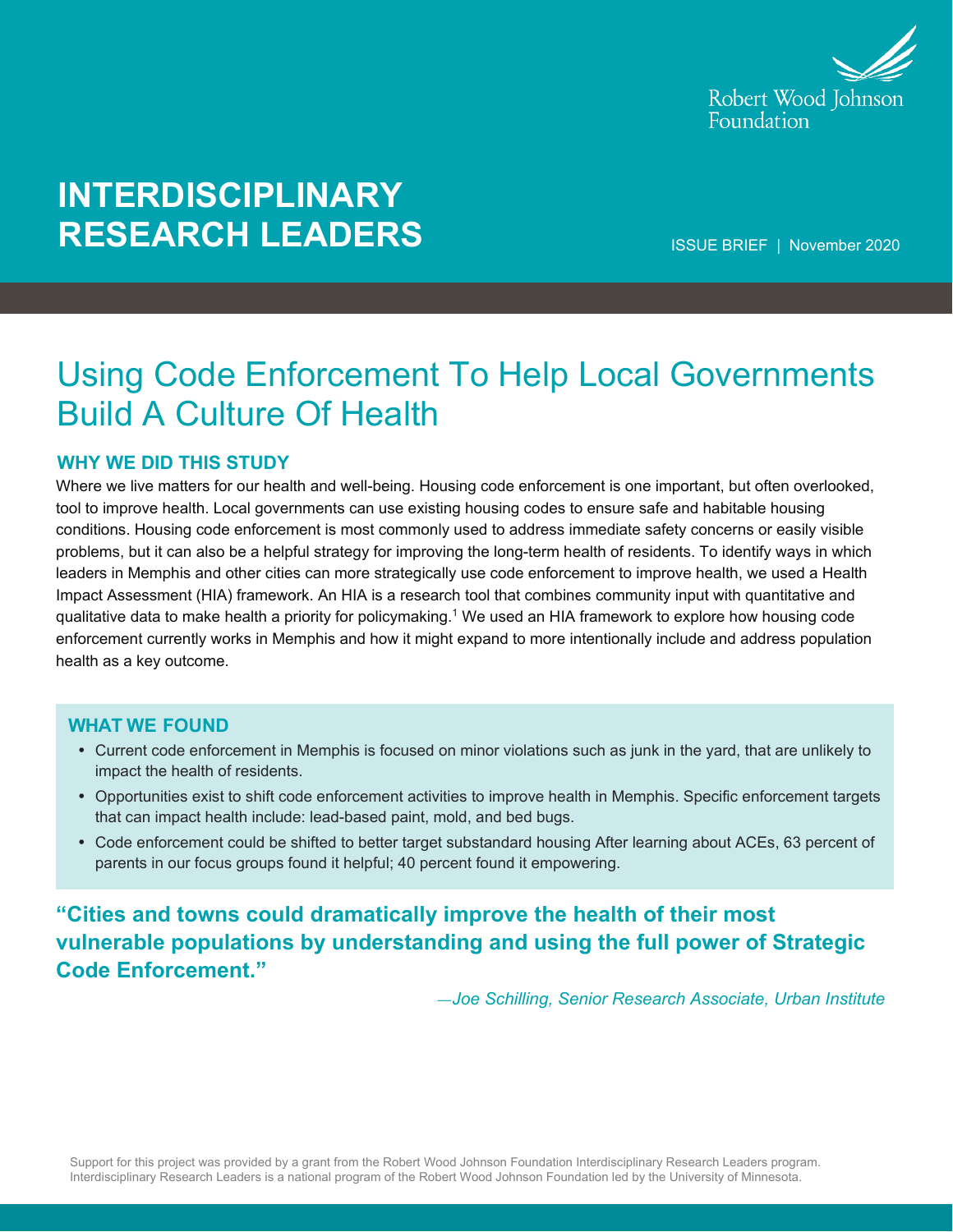## **WHAT THESE FINDINGS MEAN**

City and county code enforcement (CE) agencies in the Memphis area could have a greater impact on resident health with some small changes. These changes include incorporating public health perspectives, metrics, and strategies into their plans and actions. They also could coordinate with health care organizations and stakeholders. We recommend that the Memphis Housing Code Enforcement Department:

- Consider health outcomes and strategies that lead to improved health in all enforcement activities,
- Prioritize enforcement actions on violations that have a higher likelihood of causing serious health problems, such as mold and lead,
- Make the inspection process more proactive,
- Use spatial and mapping techniques to focus enforcement in areas and types of housing where more health issue occur, and
- Increase collaboration between city code, county environmental health, and a number of other health, housing, and financing organizations to identify problem areas and use enforcement actions to improve health.

The figure below illustrates specific actions that the Memphis Housing Code Enforcement Department can take to implement these recommendations.

## **Recommendations for Better Targeting Health Outcomes Through Housing Code**